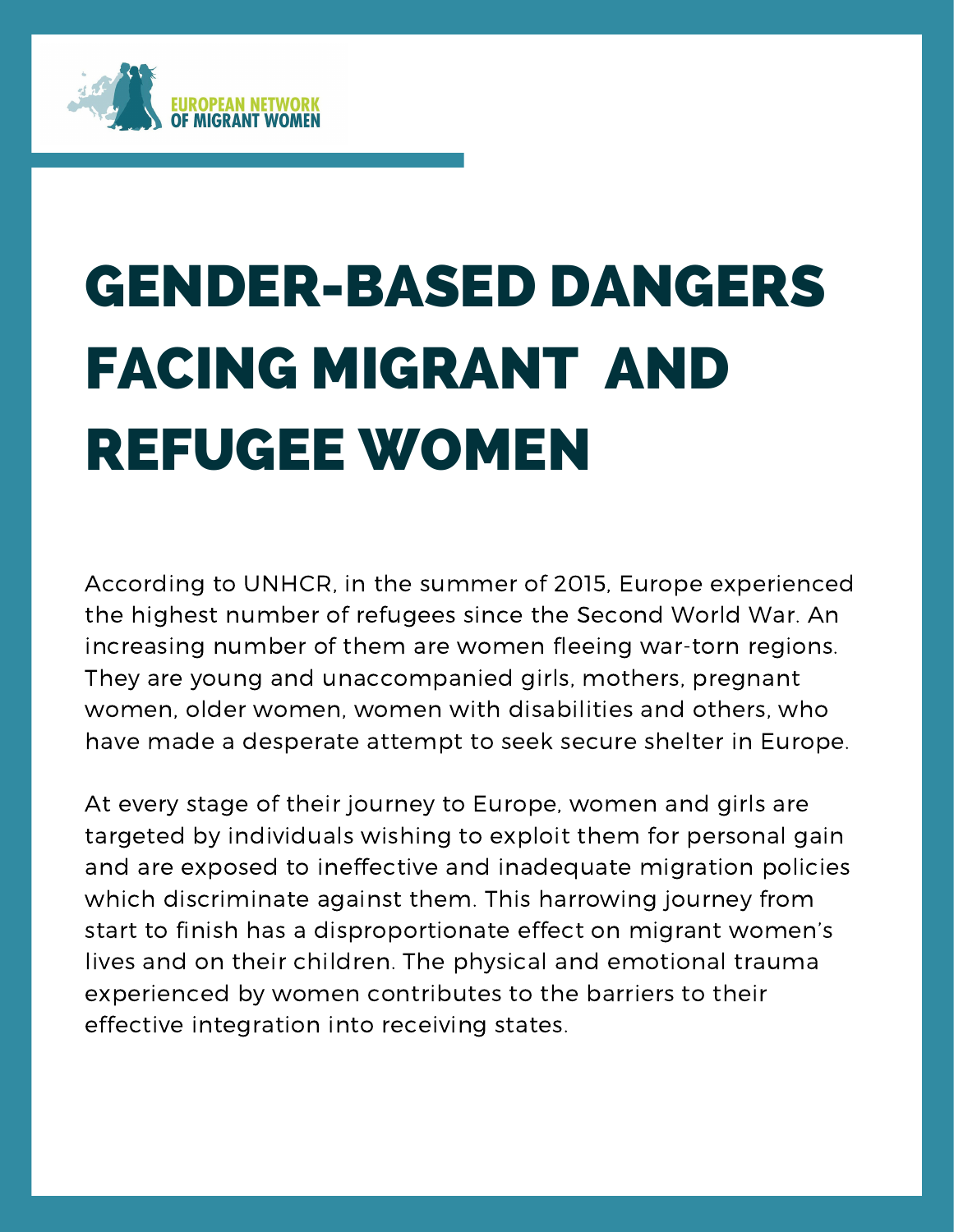



#### - COUNTRIES OF ORIGIN -

As civil war and conflicts continue to rage in many parts of the world, a woman's situation becomes more precarious. In war zones domestic violence as well as multiple forms of sexual abuse and economic disempowerment, are on the increase. Rape and sexual assault are well-documented weapons of war.

### CROSSING BORDERS

Whilst attempting to cross borders, women are a target of smugglers and traffickers to be sexually and economically exploited. Being in a state of transit, women are more likely to be sold into prostitution networks, forced into early marriages and exploited for domestic servitude. Women and girls are frequently at risk of violence, sexual harassment, assault and rape by other migrants and refugees, local residents, police and the authorities, with no recourse to justice or legal mechanisms.

### - ARRIVING AT EU BORDERS -

A basic lack of fundamental rights at EU borders and subsequently, in processing and detention centres, is the reason why an alarming number of cases of women abused by aid-workers and guard has been reported. Furthermore, the masculinisation of the humanitarian sector and the asylum system is a crucial factor that leads to sexual re-victimization and re-traumatization of women who have already experienced male violence.

#### JOURNEY INTO MEMBER STATES

Reaching the 'safety' of European member states does not mean that a woman is free from violence. Lack of adequate shelter in urban and rural areas of Europe contribute heavily to the increased vulnerability of migrant women and girls. The Women's Refugee Commission report that of the 13,000 unaccompanied children who arrived in 2014, 4,000 have gone missing, adding that "a lone girl can be easily trafficked because she won't be missed."

#### SETTLING IN MEMBER STATES

Even though women may have been granted refugee status or temporary leave to remain, there is an overwhelming lack of support and integration services for them to access. Once women leave a reception center they are still at risk of exploitation, including sexual exploitation, trafficking, racism, social exclusion and violation of their rights to employment and justice.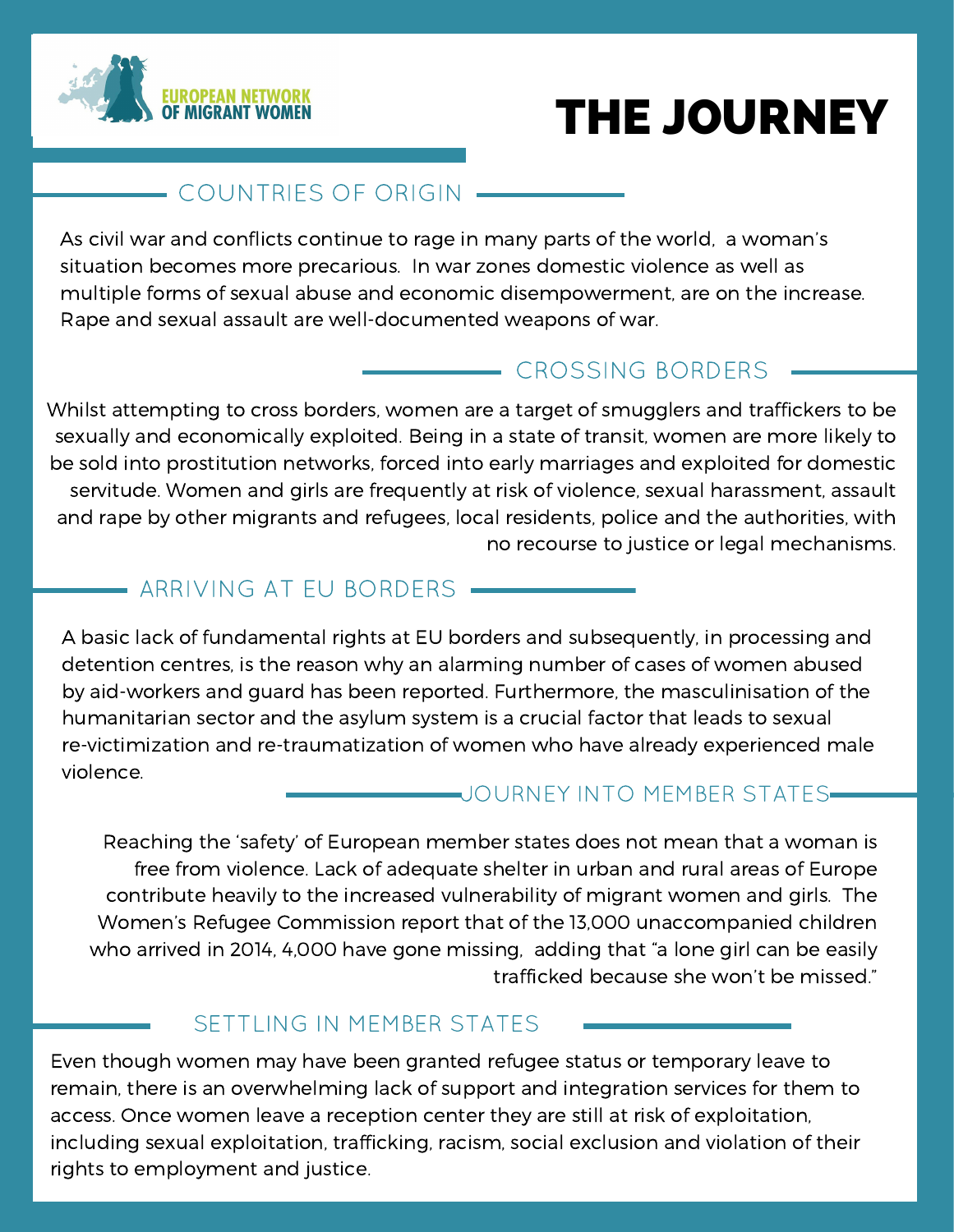

## GENDER MAINSTREAMING IN EMERGENCIES

Whilst men are overwhelmingly the perpetrators of the sexual exploitation, rape and assault of women which cannot be overlooked, we argue that gender based violence inflicted upon migrant women in emergency situations has an added element caused by the unwillingness of individual states and international institutions to recognise the need for gender mainstreaming in practical and effective ways.

response of Europe to the proliferation of gender-based violence. Migrant women are not only the survivors of war and of male violence; they are also the survivors of ineffective asylum and migration policies - those often being in a direct clash with human rights instruments - and of feeble humanitarian emergency responses. They are also the survivors of the weak

Migration has a disproportionately harsher impact on women than men. Apart from being subjected to gender based violence, torture and brutality, migrant and refugee women struggle to integrate due to gender-blind policies and practices that do not adequately reflect their needs and experiences.

Faced with a humanitarian crisis, individual states and international institutions launch emergency assistance programs aimed at addressing basic needs (food, water and temporary shelter). Measures aimed at reducing the risk of violence against girls and women, are often considered as an afterthought or when the immediate crisis has passed. Sometimes these measures are never put into practice.

Therefore, a gendered analysis of migration and emergency situations must be conducted with the goal of implementing practical and concrete measures and with the needs of real women at heart.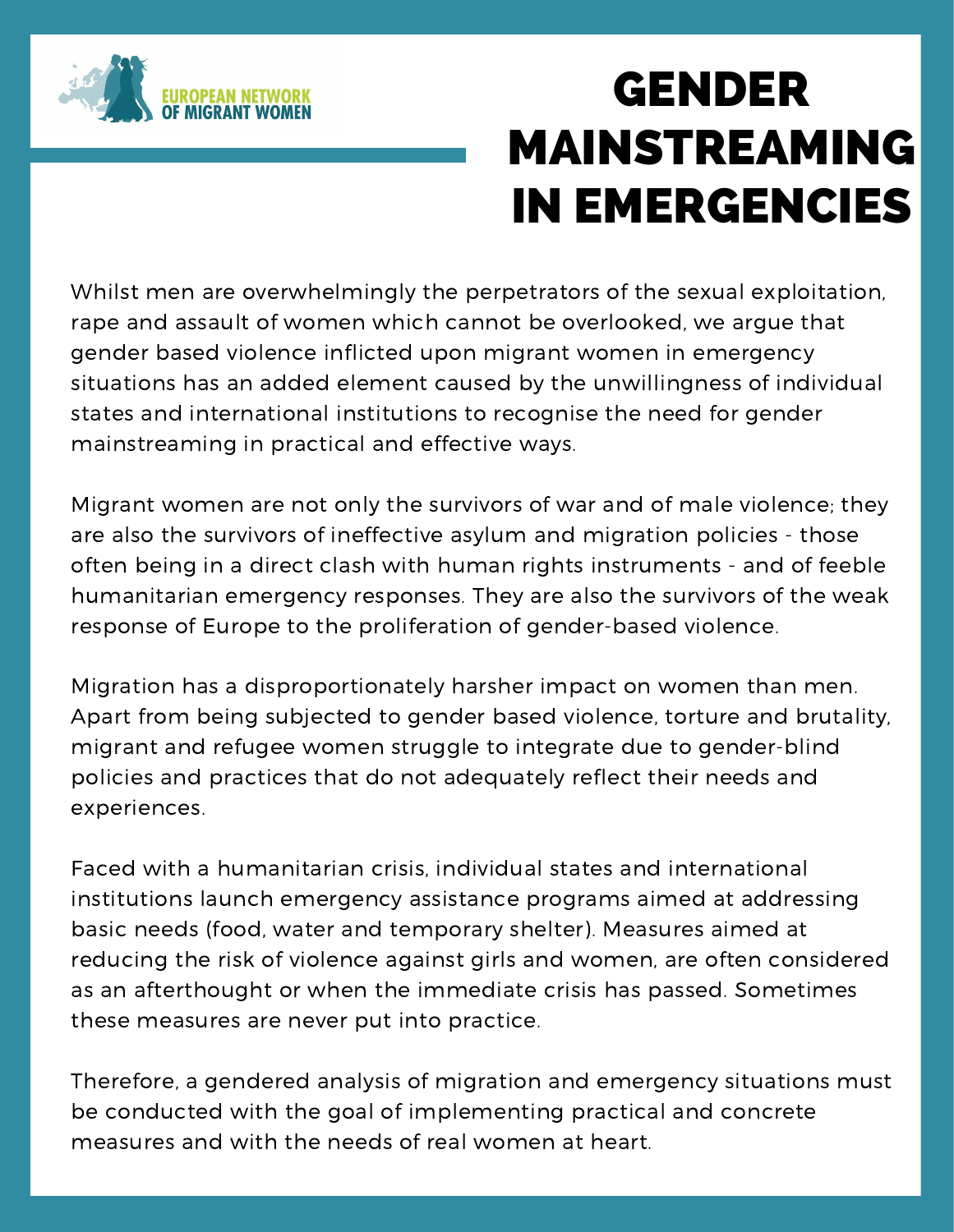

### TOOLS FOR INTERVENTION

## THE ISTANBUL **CONVENTION**

Europe has a wealth of tools to secure migrant women's well-being and fundamental rights.

 $\alpha$  and body text of body text of body text of body text of body text of body text of body text of body text of body text of body text of body text of body text of body text of body text of body text of body text of body THE ISTANBUL CONVENTION ENSURES THE PROTECTION OF MIGRANT WOMEN AND FEMALE ASYLUM SEEKERS AGAINST ANY FORM OF GENDER-BASED VIOLENCE WITHOUT DISCRIMINATION ON THE GROUND OF MIGRANT STATUS, REFUGEE STATUS OR OTHER STATUS

&

ENSURES A GENDER-SENSITIVE INTERPRETATION OF THE GROUNDS FOR ASYLUM LISTED IN THE 1951 REFUGEE CONVENTION.

The onus is now on member states to ratify and commit to implementing the Convention demonstrating how they will ensure prevention, protection, prosecution, substantive law and monitoring for migrant and refugee women.

There are some member states who are on their way to ratifying the Convention but have put reservations specifically around the clauses that provide protection to migrant women, thus perpetuating discrimination within the convention itself and attempting to modify the very ethos that underlines it - A LIFE FREE FROM VIOLENCE FOR ALL WOMEN.